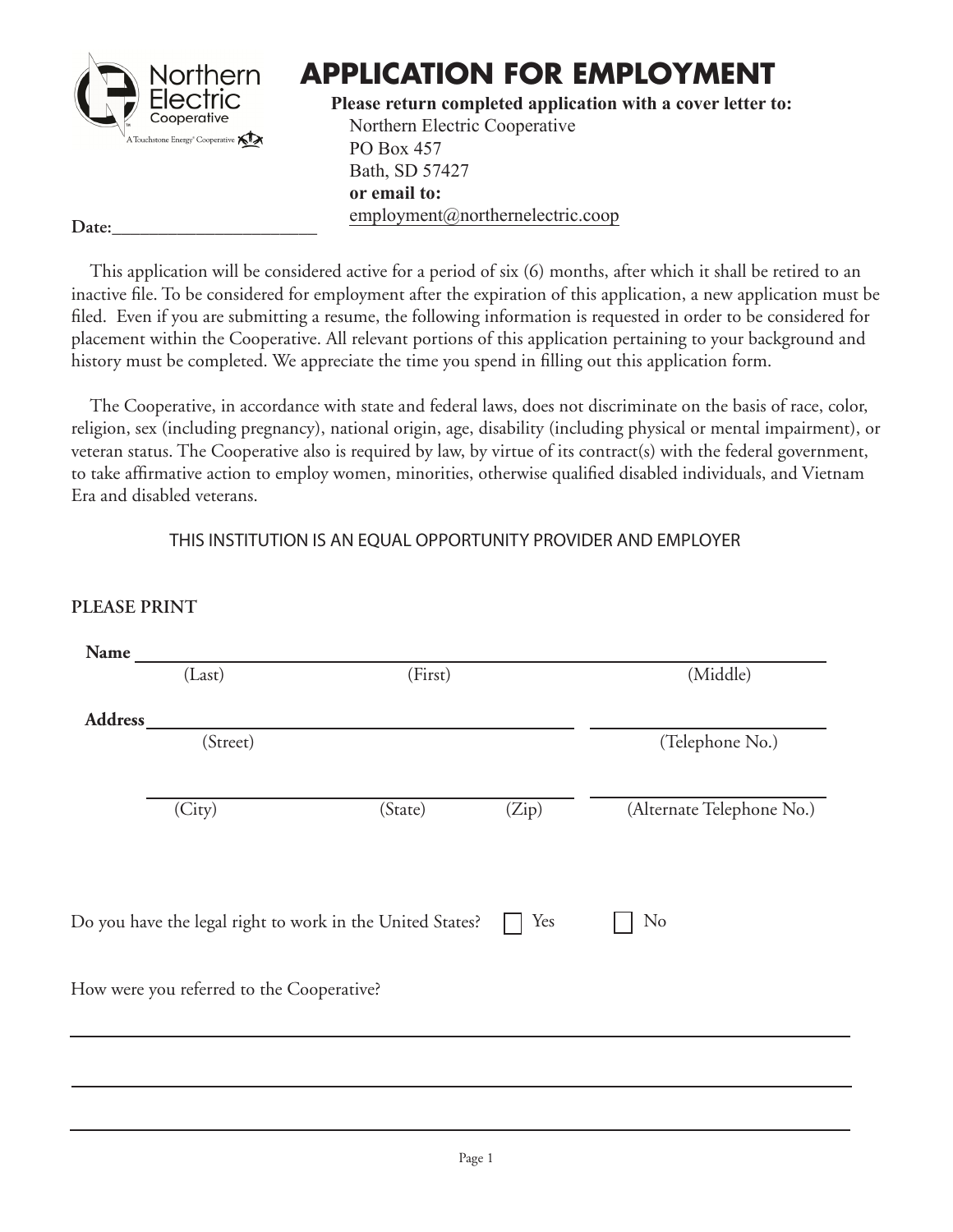| Have you ever applied for a job with the Cooperative?<br>Yes                                                                                                                                                                                                          | N <sub>o</sub> |
|-----------------------------------------------------------------------------------------------------------------------------------------------------------------------------------------------------------------------------------------------------------------------|----------------|
| If yes, when?                                                                                                                                                                                                                                                         |                |
|                                                                                                                                                                                                                                                                       |                |
| Have you ever worked at the Cooperative before?<br>Yes                                                                                                                                                                                                                | N <sub>o</sub> |
| If yes, when?                                                                                                                                                                                                                                                         |                |
|                                                                                                                                                                                                                                                                       |                |
| Position for which you are applying (be specific)                                                                                                                                                                                                                     |                |
| per                                                                                                                                                                                                                                                                   |                |
| Are you at least eighteen years of age?<br>Yes                                                                                                                                                                                                                        | N <sub>o</sub> |
| In what state or states do you possess a valid and current driver's license?                                                                                                                                                                                          |                |
|                                                                                                                                                                                                                                                                       |                |
| In what state or states have you ever possessed a valid driver's license?                                                                                                                                                                                             |                |
|                                                                                                                                                                                                                                                                       |                |
| Can you perform the essential functions of the job for which you are applying (with or without reasonable ac-<br>commodation)?<br>Yes<br>N <sub>o</sub><br>(See specific job description for a list of the essential functions of the job for which you are applying) |                |
| If you are selected for employment, on what date can you start work?                                                                                                                                                                                                  |                |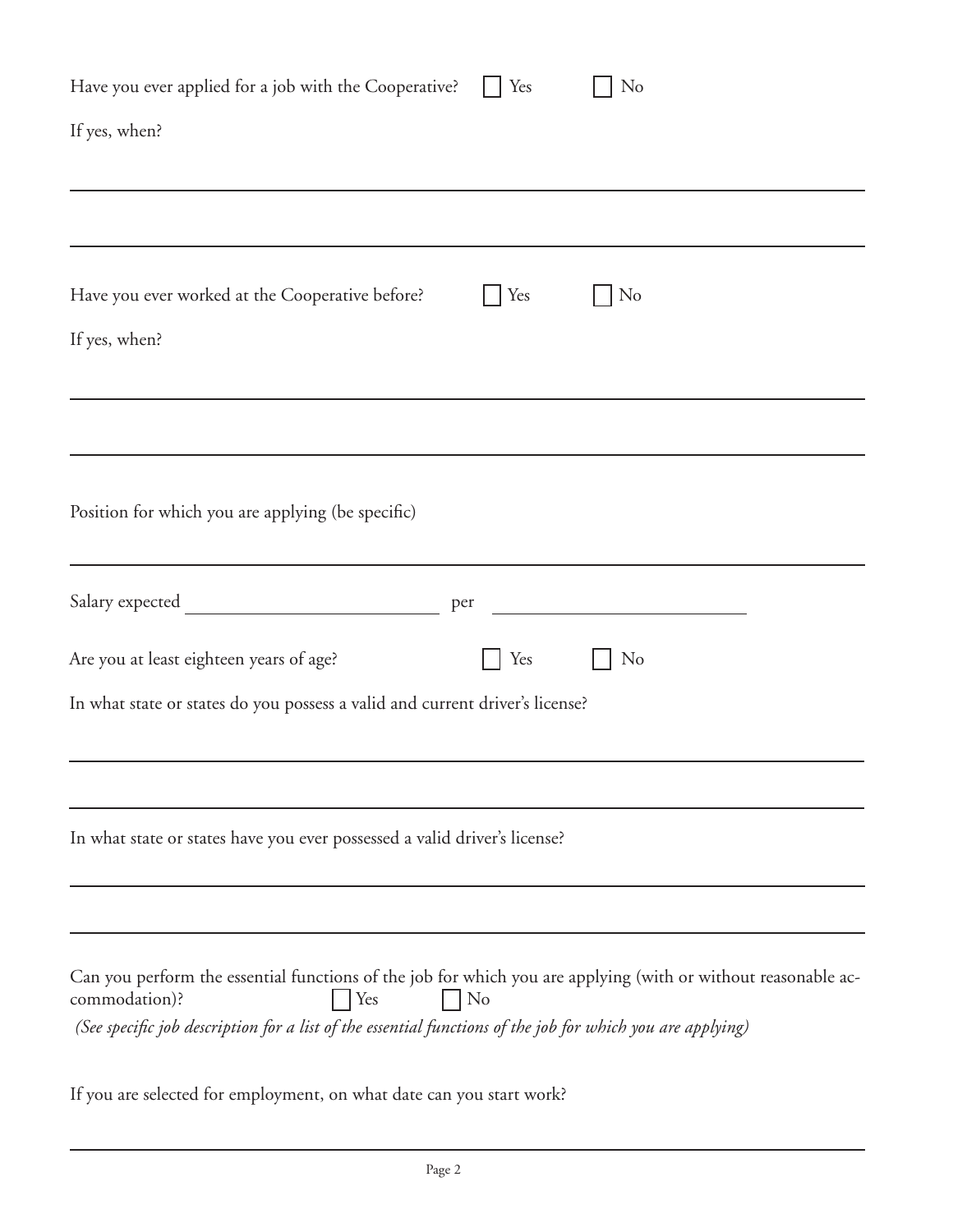List any training or special skills you have that are relevant to the position for which you are applying.

List your membership in any professional or technical organizations that are related to the job requirements of the position for which you are applying. *(Exclude those that may disclose your age, race, religion, color, sex, national origin, physical or mental disability, veteran status, or union affiliations.)* 

#### **PERSONAL REFERENCES (Not Former Employers or Relatives)**

| Name & Occupation                                                          | Address                                                                                                                         | Phone Number          |
|----------------------------------------------------------------------------|---------------------------------------------------------------------------------------------------------------------------------|-----------------------|
|                                                                            |                                                                                                                                 |                       |
|                                                                            |                                                                                                                                 |                       |
|                                                                            |                                                                                                                                 |                       |
|                                                                            |                                                                                                                                 |                       |
|                                                                            |                                                                                                                                 |                       |
|                                                                            |                                                                                                                                 |                       |
|                                                                            |                                                                                                                                 |                       |
| Friday?<br>Yes                                                             | Apart from absences for religious observation, are you available to work from 8 a.m. to 5 p.m. Monday through<br>N <sub>o</sub> |                       |
| If not, what hours can you work?                                           |                                                                                                                                 |                       |
| Will you work overtime if asked?                                           | Yes<br>N <sub>o</sub>                                                                                                           |                       |
| Are you willing to work after hours call-out duty and on-call assignments? |                                                                                                                                 | Yes<br>N <sub>o</sub> |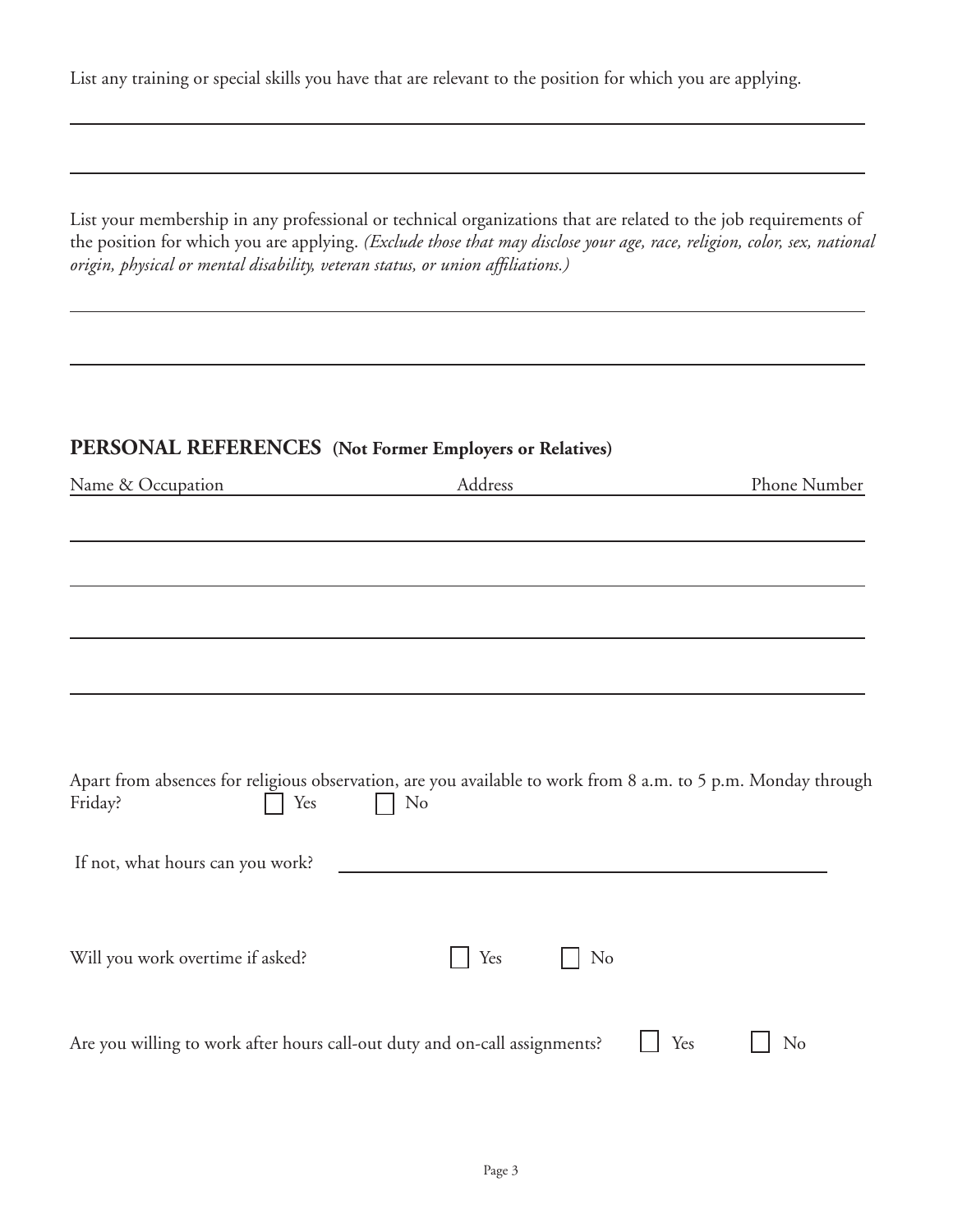| Have you ever been convicted of a felony? | $\Box$ Yes | $\Box$ No |
|-------------------------------------------|------------|-----------|
|-------------------------------------------|------------|-----------|

If yes, give details, including jurisdiction (state and county) where such conviction(s) occurred.

## **EDUCATION**

|                                                                                                                                                                                                                                |                        | School Name Mddress # of years attended Degree | Major |
|--------------------------------------------------------------------------------------------------------------------------------------------------------------------------------------------------------------------------------|------------------------|------------------------------------------------|-------|
| High School and the state of the state of the state of the state of the state of the state of the state of the                                                                                                                 |                        |                                                |       |
| College and the collection of the collection of the collection of the collection of the collection of the collection of the collection of the collection of the collection of the collection of the collection of the collecti |                        |                                                |       |
| Other                                                                                                                                                                                                                          |                        |                                                |       |
| <b>Current Courses</b><br><u> 1989 - John Harry Harry Harry Harry Harry Harry Harry Harry Harry Harry Harry Harry Harry Harry Harry Harry H</u>                                                                                |                        |                                                |       |
| <b>EMPLOYMENT RECORD</b><br>(Begin with most recent)                                                                                                                                                                           |                        |                                                |       |
| Name and Address of Employer                                                                                                                                                                                                   |                        |                                                |       |
| Employed from (date)                                                                                                                                                                                                           | to                     | the control of the control of the control of   |       |
|                                                                                                                                                                                                                                | Phone#                 |                                                |       |
| Job Title & Brief Description of Duties                                                                                                                                                                                        |                        |                                                |       |
|                                                                                                                                                                                                                                |                        |                                                |       |
| Salary Range (from)                                                                                                                                                                                                            | to                     |                                                |       |
| Exact Reason for Leaving                                                                                                                                                                                                       |                        |                                                |       |
| May we contact them?<br>Yes                                                                                                                                                                                                    | $\bigcup$ No<br>Page 4 |                                                |       |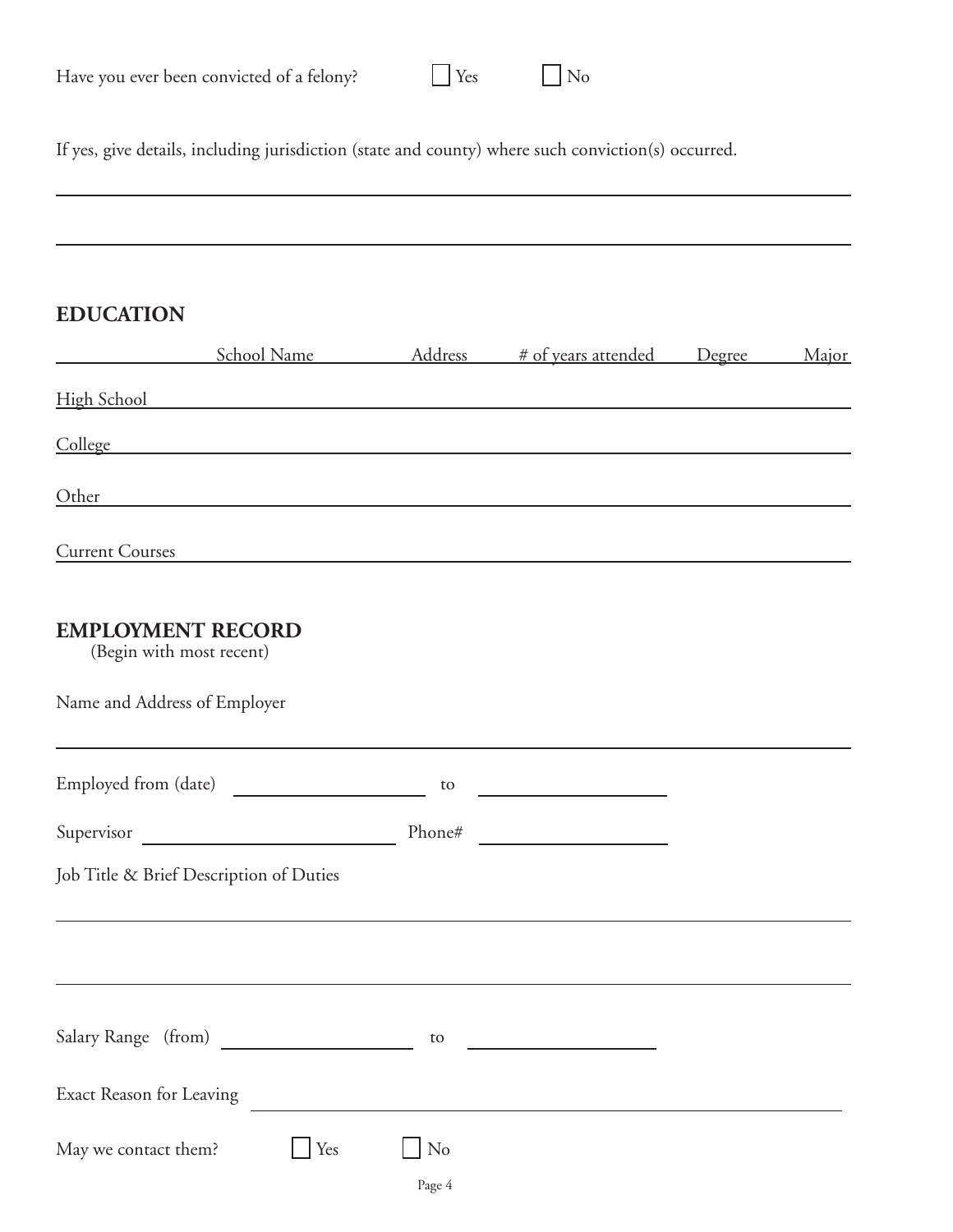| Name and Address of Employer                                                                                                                                                                                                                          |          |                                                                                                                      |  |
|-------------------------------------------------------------------------------------------------------------------------------------------------------------------------------------------------------------------------------------------------------|----------|----------------------------------------------------------------------------------------------------------------------|--|
| the control of the control of the control of the control of the control of the control of the control of the control of the control of the control of the control of the control of the control of the control of the control<br>Employed from (date) | to       | <u> 1989 - Johann Barbara, martxa a</u>                                                                              |  |
| Supervisor                                                                                                                                                                                                                                            | Phone#   |                                                                                                                      |  |
| Job Title & Brief Description of Duties<br>,我们也不会有什么。""我们的人,我们也不会有什么?""我们的人,我们也不会有什么?""我们的人,我们也不会有什么?""我们的人,我们也不会有什么?""我们的人                                                                                                                           |          |                                                                                                                      |  |
|                                                                                                                                                                                                                                                       |          |                                                                                                                      |  |
| Salary Range (from)                                                                                                                                                                                                                                   | to       |                                                                                                                      |  |
| Exact Reason for Leaving                                                                                                                                                                                                                              |          |                                                                                                                      |  |
| May we contact them?<br>Yes                                                                                                                                                                                                                           | No       |                                                                                                                      |  |
| Name and Address of Employer                                                                                                                                                                                                                          |          |                                                                                                                      |  |
| Employed from (date)                                                                                                                                                                                                                                  | to       | <u> 1989 - Johann Barbara, martxa a</u>                                                                              |  |
| Supervisor                                                                                                                                                                                                                                            | Phone#   | <u> 1980 - Jan Stein Stein Stein Stein Stein Stein Stein Stein Stein Stein Stein Stein Stein Stein Stein Stein S</u> |  |
| Job Title & Brief Description of Duties                                                                                                                                                                                                               |          |                                                                                                                      |  |
|                                                                                                                                                                                                                                                       |          |                                                                                                                      |  |
| Salary Range (from)                                                                                                                                                                                                                                   | to       | <u> 1990 - Johann Barbara, martin a</u>                                                                              |  |
| Exact Reason for Leaving                                                                                                                                                                                                                              |          |                                                                                                                      |  |
| May we contact them?<br>Yes                                                                                                                                                                                                                           | $\rm No$ |                                                                                                                      |  |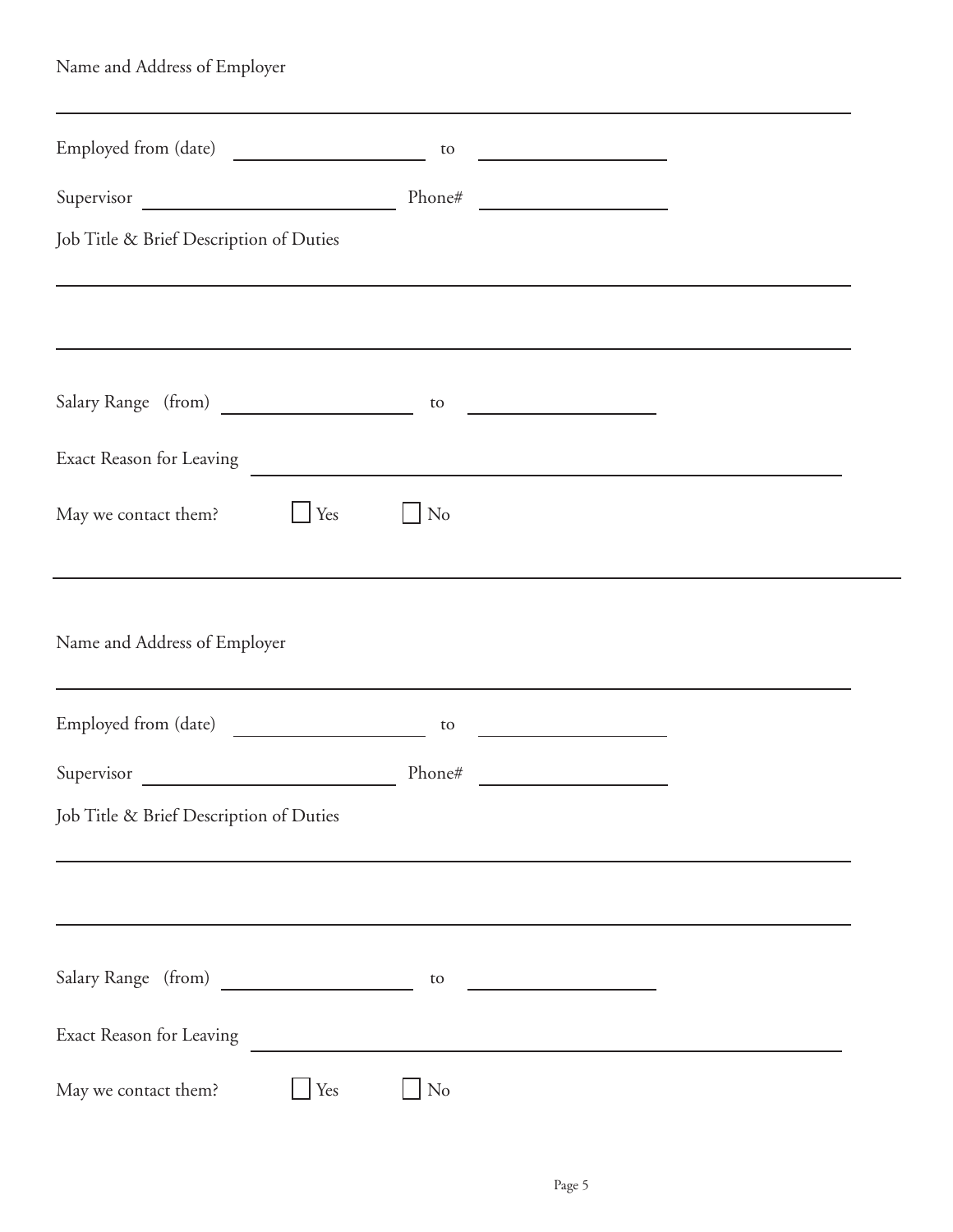| Name and Address of Employer            |                       |                                                     |
|-----------------------------------------|-----------------------|-----------------------------------------------------|
| Employed from (date)                    | to                    | <u> 1989 - Andrea Station, amerikansk politik (</u> |
| Supervisor                              | Phone#                |                                                     |
| Job Title & Brief Description of Duties |                       |                                                     |
|                                         |                       |                                                     |
| Salary Range (from)                     | to                    |                                                     |
| Exact Reason for Leaving                |                       |                                                     |
| May we contact them?                    | N <sub>o</sub><br>Yes |                                                     |

## **PROFESSIONAL & MANAGERIAL APPLICANTS ONLY**

List special training, noteworthy achievements, or attach a resumé to this application.